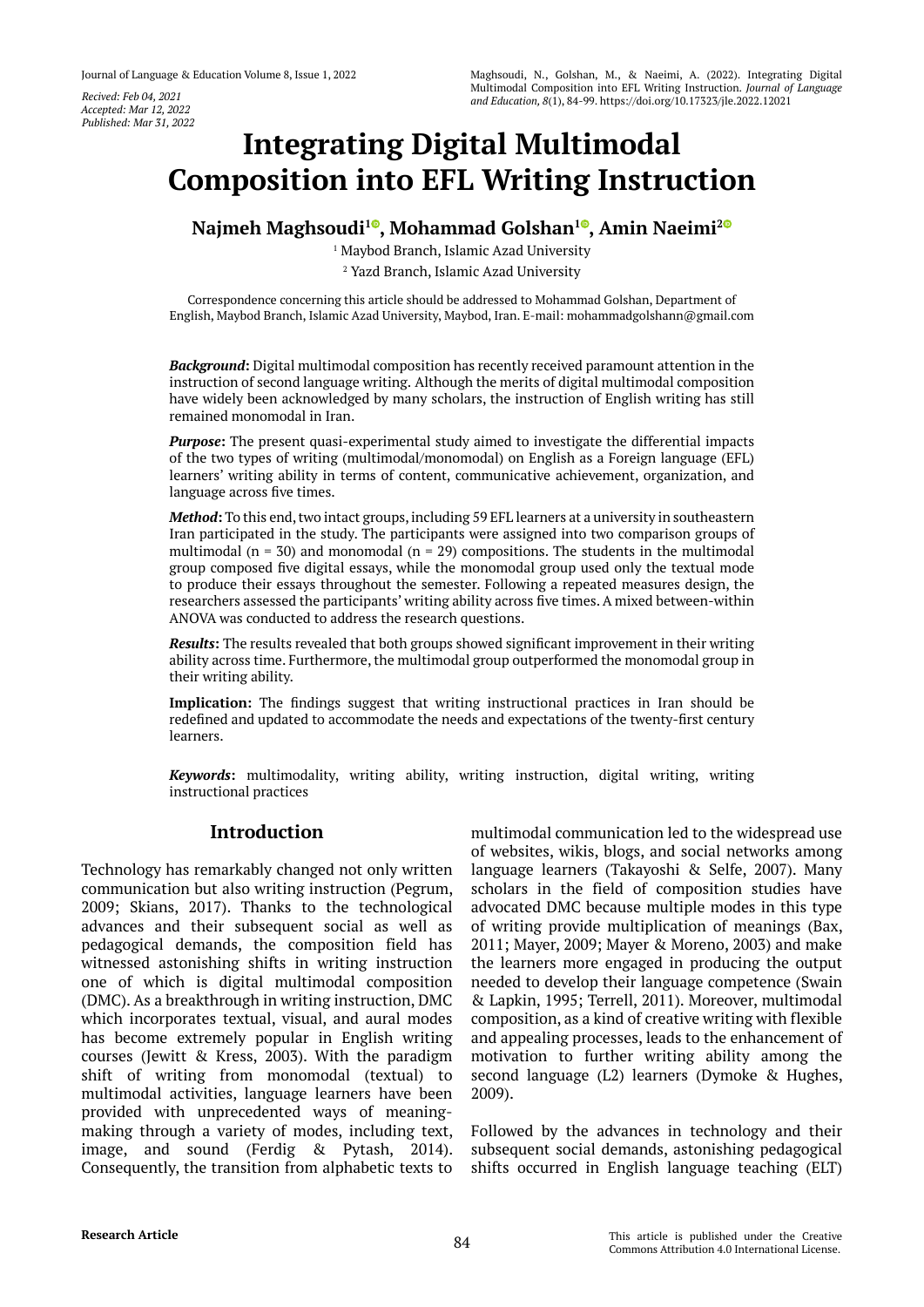and new modes of writing have been provided for the language learners to keep up with the latest discourse (Baron, 2014; Rance-Roney, 2010; Skains, 2017). Since the beginning of the 21st century, digital multimodal writing has gained prominence and its benefits on developing L2 writing ability have been supported by a good number of researchers in the field (Cope & Kalantzis, 2015; Garcia & de Caso, 2006; Grapin & Llosa, 2020; Jiang & Ren, 2020; Kern & Schultz, 2005; Lutkewitte, 2014; Warschauer, 2009).

Traditionally, monomodal activities have dominated English as a foreign language (EFL) writing instruction in Iran where much emphasis is put on the textual mode than the image or sound which are often recognized as decorations to the written text (Mohiti Asli, 2019; Oldakowski, 2014). With regard to the technologically-laden and multimodal communication among EFL learners as digital natives, it is expected that they find traditional composition outdated and boring due to the disparity between their literacy practices in and out of writing classes (Hundley & Holbrook, 2013; Intrator & Kunzman, 2009; Skains, 2017).

Consequently, understanding the impact of DMC on the writing ability of language learners may be the first step to appropriately plan, effectively instruct, and improve the quality of the EFL learners' writing. Although the implementation of multimodality has widely been acknowledged by many scholars in the composition field, the gap still exists between theories on multimodality and their practical benefits in writing classrooms. As a result, a number of researchers have called for the empirical studies investigating the effectiveness of multimodal composition in writing classes in different contexts (Anderson & Kachorsky, 2019; Canagarajah, 2006; Khadka & Lee, 2019; Lim & Toh, 2020; Moje, 2009). In line with the related literature, the present study aimed to investigate the differential effects of the writing type (multimodal/monomodal) on Iranian EFL learners' writing ability across time.

## **Literature Review**

## **Multiliteracies and Multimodality**

Historically, the New London Group (1996) first introduced the concept of multimodality as "The integrated meaning-making systems that interact with each other through multiple processes of linguistic, visual, audio, gestural, and spatial meanings" (p. 7). Subsequent to the introduction of multimodality, the New London Group (1996) proposed ways to change teaching and learning

paradigms in response to the emerging forms of communication. They introduced a multiliteracies framework emphasizing that the inevitable changes in our daily communication influence educational practices. This endeavor implied the need to integrate digital tools to adjust the teaching practices to the learners' needs and expectations (New London Group, 1996). In other words, the ubiquity and proliferation of digital tools resulted in the new notion of digital literacies in which all modes of communication complement each other in the meaning-making process (Crystal, 2011; Hockly, 2012).

We propose here a multiliteracies framework as a pedagogical response to multimodality aimed at integrating the educational practices which connect real world experiences to the classroom contexts (Cope & Gollings, 2001). As the theoretical framework of the present study, the multiliteracies framework expanded the traditional notion of literacy and stressed the necessity of reforming the pedagogical practices with the purpose of enabling language learners to participate in diverse discourse communities.

The underlying mechanism of the effect of multimodality on cognitive processes during learning lies in Mayer's Cognitive Theory of Multimedia Learning (CTML), according to which the human brain selects and organizes a multimedia presentation of words, pictures, and auditory information in a dynamic manner (Mayer, 2009).Three assumptions of dual-channel, limited capacity, and active processing form the basis of this theory. Dual-channel assumption refers to a processing system which includes dual channels for visual/pictorial and auditory verbal processing. Limited capacity assumption states that each channel has a limited capacity for processing information. And finally, active processing assumption suggests that active learning involves coordination of cognitive processes like filtering, selecting, organizing, and integrating information based upon prior knowledge. The rationale for the theory of multimedia learning is that learning occurs more deeply when pictures accompany words (Mayer, 2003; Mayer, 2009). Mayer's cognitive theory of multimedia learning advocates a learnercentered approach based on the constructivist view of learning through which the learners construct their own learning through interaction of multiple modes. From a pedagogical point of view, students who benefit from multimodal learning achieve a higher performance and remember the information better (Mayer & Moreno, 2003).

Relying on the cognitive theory of multimedia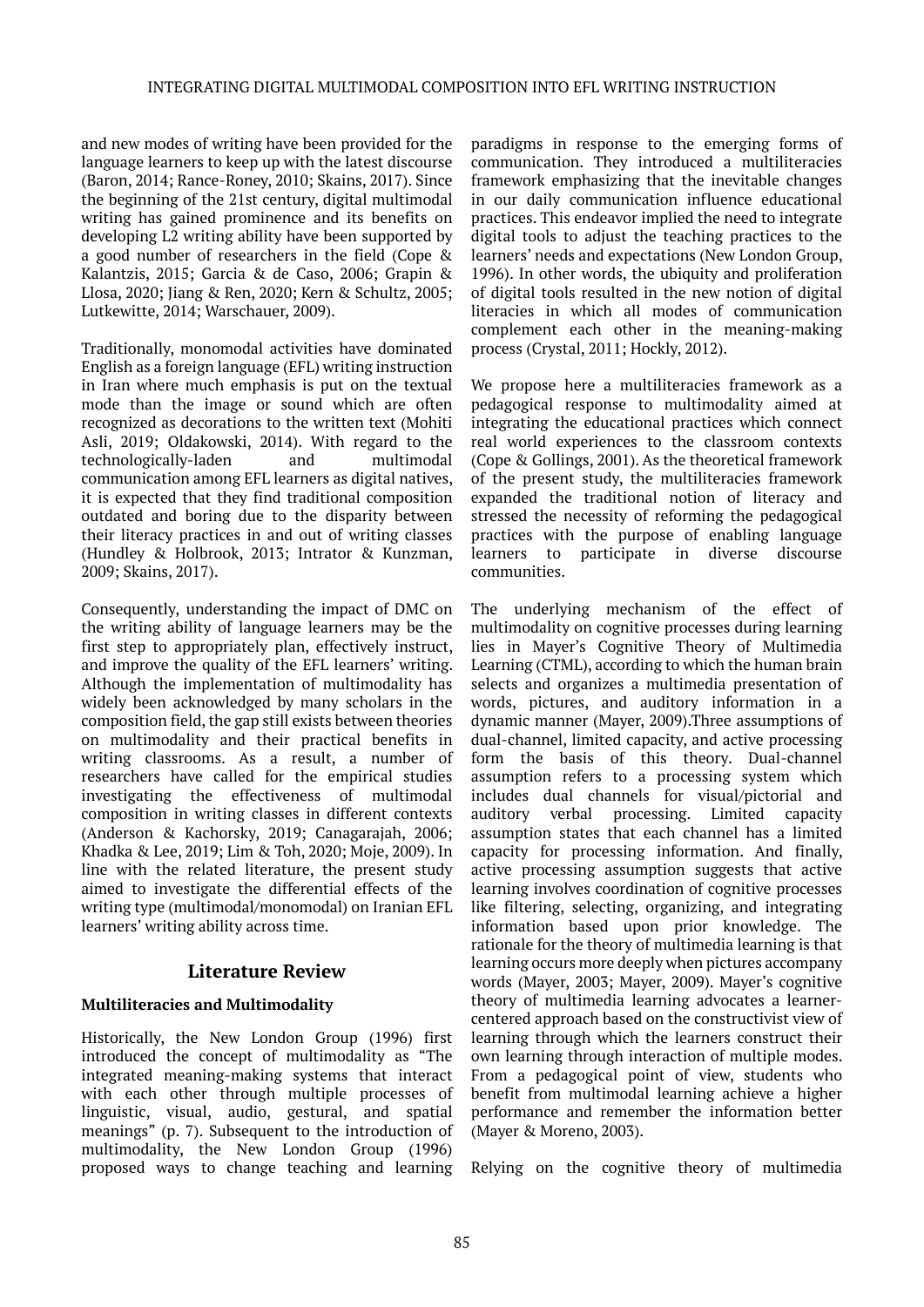learning, Scheiter et al. (2017) acknowledged the role of multimodality in learning and concluded that sequential presentation of text and pictures might help learners in processing the information. In their study, Scheiter et al. (2014) claimed that multimodality is advantageous due to the dual coding in memory that contributes to creating more associations to long-term memory. They also maintained that the potentials of multimodal texts to enhance learning cannot be ignored provided that the learners are sufficiently instructed to achieve the highest performance.

#### **Multimodal Instruction of Writing**

With the paradigm shift in written communication, outstanding scholars in the field of composition have begun to argue that these pedagogical changes need to be effectively addressed by educators. For instance, Takayoshi and Selfe (2007) assert that due to the extensive use of digital technologies in recent years, language learners need to be exposed to a variety of modes in writing courses. They also warned that if composition courses focus solely on monomodal type of writing, there is the risk of making classroom composition activities irrelevant to the students' contemporary practices of communication.

Referring to the necessity of updating the teaching practices for writing instruction, Luke (2000) also declared "New times call for new literacy practices" (p.70). Well-known pioneers, Hawisher and Selfe (2004), also claimed that as societies undergo enormous digital changes, students need to be prepared for emerging technologies and recent forms of communication.

As a consequence, new technologies have forced scholars to continually redefine text to include compositions that communicate in multiple modes (Kress, 2003). As writing scholars have moved to redefine texts, they also force instructors to reconsider their goals for writing courses due to the multisensory (visual & auditory) function which makes information delivery relatively easy. Through multisensory integration, multimodal texts brought many changes in writing instruction and improved the ways that students received the new information. Unlike the past, language learners do not solely depend on paper-based material, rather they utilize a variety of multimodal materials for their meaningful language learning (Sankey, 2006).

A substantial body of research has discovered the enhancing role of DMC in the development of writing ability and the necessity of its integration as a

technique to further the cognitive aspect of writing (Cope & Kalantzis, 2015; Garcia & de Caso, 2006; Grapin & Llosa, 2020; Jiang & Ren, 2020; New London Group, 1996) and to connect out-of-school and inschool literacy practices in the digital age (Yeh & Mitrich, 2020; Yi et al., 2020). More specifically, Nobles and Paganucci (2015), Kimmons et al. (2017), and Vandommele et al. (2017) investigated the effect of multimodal writing on developing the writing ability of learners. The findings of all these studies revealed that multimodality intervention could enhance the learners' writing ability. Moreover, the research examining the effect of time and multimodality on learners' writing outcome revealed that the effect of time on writing ability development was significant (Bae & Lee, 2012; Wang & Chen, 2018). More importantly, Li and Akoto (2021) reviewed 26 articles on L2 digital multimodal compositionpublished from 2010 to 2020 and identified three main research strands of DMC process (Jiang et al., 2020; Shin et al., 2020;Unsworth & Mills, 2020), students' perceptions of DMC (Jiang & Gao, 2020; Jiang & Luk, 2016; Kim & Bechler, 2020; Zhang & O'Halloran, 2019) and the effects of DMC (Lee et al., 2021; Unsworth & Mills, 2020). Exploratory qualitative studies focusing on students' perceptions and DMC processes in ESL/EFL contexts were more dominant than the investigation of the effects of DMC.

Although empirical evidence in support of digital multimodal composition is not scarce, the results are considerably inconclusive. Some researchers in the field voiced reservations about the mere contribution of DMC to the improvement of the writing outcome (Agee & Altarriba, 2009; Collins & Pascarella, 2003; Jiang, 2018; Mehlenbacher et al., 2000; Neuhauser, 2002; Sapp & Simon, 2005). It is to be noted that in some meta-analysis studies, several scholars doubted over the appropriate design and assessment in the previous multimodal pieces of research; for example, they claimed that most studies were quantitatively conducted based on correlational designs. As another caveat, the use of an elaborate and a standard rubric for writing ability assessment, has seldom been reported in the related literature (Anderson & Kachorsky, 2019; Kimber & Wyatt-Smith, 2010). The other reason for the inconsistency of the results from the previous studies may lie in the sociocultural and ethnographical disparities between different study contexts (DePalma & Alexander, 2015; Skians, 2017).

#### **Overview of the Study**

Given that Iran has fallen behind in technology integration in L2 writing instruction while emerging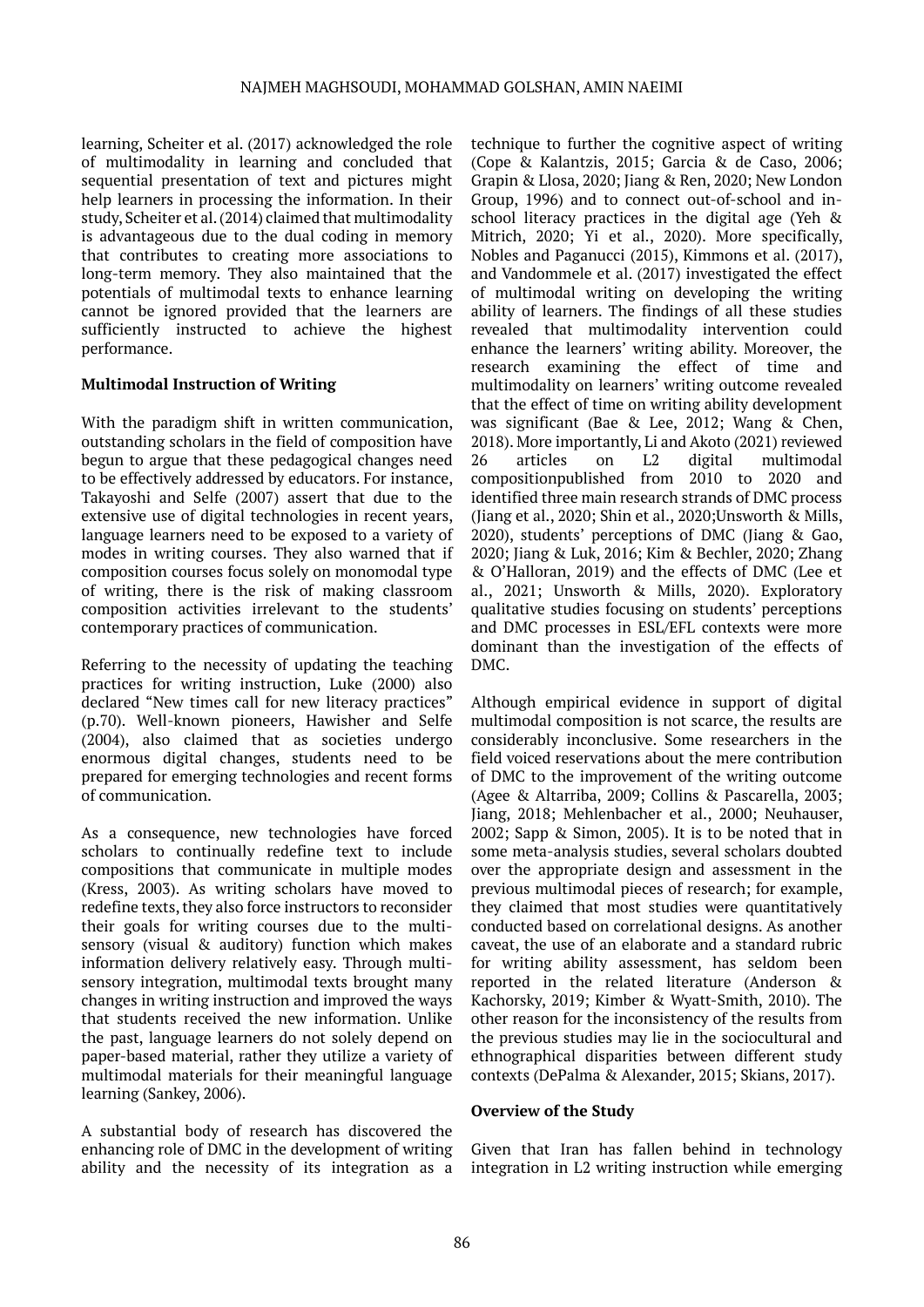technologies are on the rise (Mohiti Asli, 2019; Naghdipour, 2016; Naghdipour & Koç (2015), it seems vital to deploy more effective and innovative pedagogical approaches to better accommodate the learning needs of the digital natives in L2 writing classes.

The point is that empirical studies devoted to examining the practical impacts of digital multimodal composition (especially photo-essay type) on the English writing ability of EFL learners at different contexts have only scratched the surface. In light of the ongoing digital advances and the importance of writing as an essential skill in undergraduate as well as graduate and postgraduate programs, it is important to be aware of the potentials of the new and emerging techniques and to investigate their effect in writing classes. Trying to fill the gap between theory and practice, considering the inconsistency in the literature, and taking the necessity of updating English writing instruction into account in Iran, the researchers of the present study aimed to explore the differential impacts of the writing type (multimodal/ monomodal) on Iranian EFL learners' writing ability across time. Accordingly, two research questions motivated the study:

- RQ1. Do multimodal compositions have more differential impacts on learners' writing ability (in terms of content, communicative achievement, organization, and language) than monomodal compositions?
- RQ2: Do multimodal and monomodal compositions affect writing ability components (content, communicative achievement, organization, and language) differently across time?

## **Method**

## **Participants**

The participants were 59 sophomore students of English as a foreign language at a university in southeastern Iran. In the multimodal group, 82.8% of the students were female and 17.2% were male with the average age range of 19 to 24 ( $M = 20.3$ ,  $SD = 2.4$ ). In the monomodal group, 80% of the participants were female and 20% were male within the age range of 20 to 26 ( $M = 21.8$ ,  $SD = 1.7$ ). All the participants were Persian native speakers and had received at least eight years of English education; none of them had ever been to an English speaking country. Convenience sampling was used for the current study because the participants were accessible to the researchers.

Two intact groups of students of Writing II course in the EFL curriculum were assigned to the multimodal

and monomodal groups. Multimodal  $(n = 30)$  and monomodal (n = 29) groups' English proficiency level was assessed through the University of Michigan Examination for the Certificate of Competency in English (ECCE) and, based on the results, they were at the intermediate level of English proficiency (B2 level).

For Iranian undergraduate EFL learners, Writing II is a compulsory course administered in the second year of the four-year undergraduate program. In this course, students are instructed on developing English essays. It is to be noted that the participants had not been exposed to multimodal instruction of writing in their curriculum prior to the study. Furthermore, a post hoc power analysis was conducted using G Power.

Considering the medium effect size  $f$  (ES = 0.25), with an alpha = .05, and participants of the present study  $(N = 59)$ , the statistical power for the sample size calculated by G Power was 0.86 for between-within group comparison.

#### **Design**

The present quasi-experimental study used repeated measures design for data collection and analysis. Type of writing (multimodal/monomodal) and time served as the independent variables whereas writing ability was the dependent variable including four subscales: Content, communicative achievement, organization, and language.

#### **Assessments and Measures**

The instruments used in the current study were English proficiency test, Microsoft Photo Story 3/ Photo Story Video Maker, Word Processing Software, and Writing Assessment Scale.

#### *English Proficiency Test*

As the first instrument of the study, University of Michigan Examination for the Certificate of Competency in English (ECCE) was used to assess the participants' English proficiency level. This test included a 100-item paper-based examination of grammar, vocabulary, and reading (GVR) sections with each item having one score (max  $= 100$ ). The allotted time for this exam was 80 minutes. Prior to the experimentation, it was administered at the outset of the semester.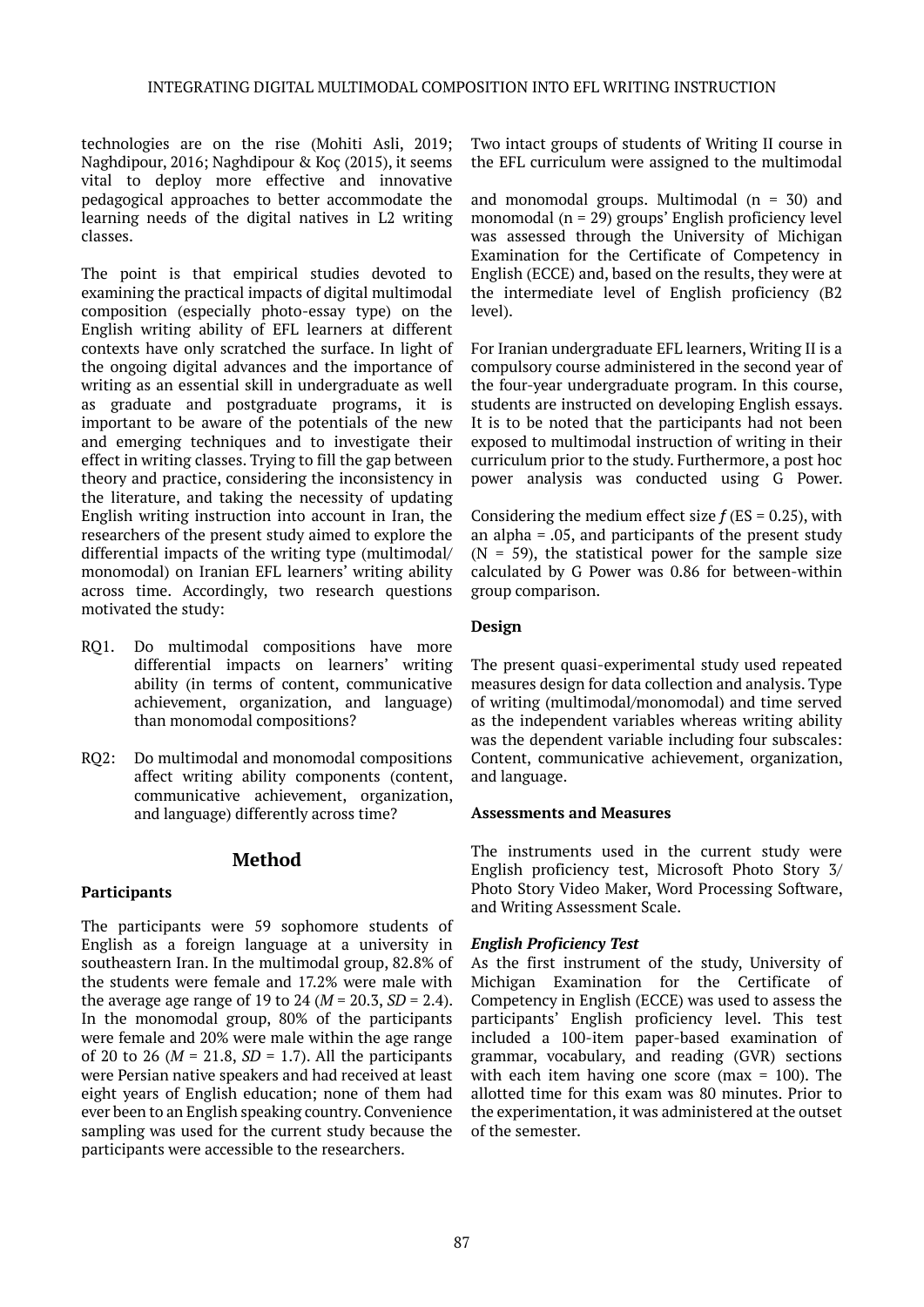#### *Digital Writing Ability*

The digital writing ability of the participants was measured through Microsoft Photo Story 3 for Windows or Photo Story Video Maker for mobile phones depending on the participants' preference of producing their multimodal projects (photo essays) by laptops or cell phones; no matter which one they used, the steps for doing their projects were the same. These two pieces of software were selected since they could be easily and freely downloaded. They are fast and easy applications for generating video stories and sharing them via social networks. These applications allow users to create a visual story (show and tell presentation) from their digital photos and provide users with the possibility of adding text, effects, transitions, and background music to produce photo essays.

#### *Monomodal Writing Ability*

The monomodal writing ability of the EFL learners was assessed by Word Processor Software through which the participants in monomodal group produced their essays. Word Processor is a software that lets its users type, edit, and format texts as virtual documents. It has additional features to customize the style of the texts, including spell-check, grammar check, text and font formatting, page layout, and word count options. The only mode used by monomodal group participants was the textual one.

#### *Writing Assessment Scale*

The final instrument of the study was Writing Assessment Scale (Appendix) developed with reference to Common European Framework of Reference for Languages (CEFR), which is divided into four subscales: Content, communicative achievement, organization, and language. Content refers to how well the learners have accomplished the task; communicative achievement is defined as how appropriate the writing is for the task; organization means the way the learner puts the parts of the writing together in a logical order; and finally language subscale refers to the appropriate use of vocabulary and grammar (Cambridge English Language Assessment,  $2016$ ).  $^1$  The scores at each subscale ranged from 0 (*as the lowest*) to 5 (*as the highest*) the sum of which (four subscales) could range from 0 to 20. In order to ensure the interrater reliability for composition scores of both multimodal and monomodal groups, a university professor who had been teaching English writing for 14 years was invited to score the compositions after one of the researchers had scored them. The cases of discrepancy

between the two raters were discussed and an agreement was reached on the type of errors for which the participants lost score. It is to be mentioned that the interrater reliabilities calculated for the multimodal and monomodal compositions were 0.83 and 0.79, respectively.

#### **Method**

First of all, the participants signed informed consent forms to take part in the study and were ensured that their anonymity would be strictly protected. They were also informed that they could withdraw from the study at any stage with no academic consequences. Prior to the experimentation, the University of Michigan Examination for the Certificate of Competency in English (ECCE) was administered to the participants to assess their English proficiency level. Based on the scoring rubric of the test, the participants' scores fell within B2 level, which represents the intermediate level of English proficiency. Afterwards, the students in both groups sat for a semester-long experimentation for 12 sessions of 90 minutes. Both multimodal (*n* = 30) and monomodal (*n* = 29) groups were instructed by one of the researchers who also served as the data collector. Attempts were made to provide the two groups with equal instruction opportunities with regard to class time (90-minute sessions) per a 12-session semester.

In the first two sessions of the semester, explicit instruction was provided to the students of both groups on the structure and organization of cause and effect essays. Multimodal and monomodal groups were required to deliver their compositions every other week. On odd sessions, the lecturer introduced two topics one of which the participants should choose to write about and on even sessions, students' writings were discussed and feedback was provided by the lecturer as well as the students. Totally, ten cause and effect essay topics about health issues as well as social, educational, and environmental concerns were presented to the participants of each group and they selected five of their favorite ones. To ensure the same conditions for both groups, time was constantly kept by the lecturer as the students were working on their tasks.

#### *Teaching Procedure in Multimodal Group*

The lesson started with a comparison between multimodal and monomodal writing so that the students could explore the similarities and differences between them. Each session, the participants were required to produce a video of 5 minutes in length. Students were informed that their video productions

<sup>1</sup> Cambridge English Language Assessment. (2016). *Assessing writing performance*. <https://www.cambridgeenglish.org>.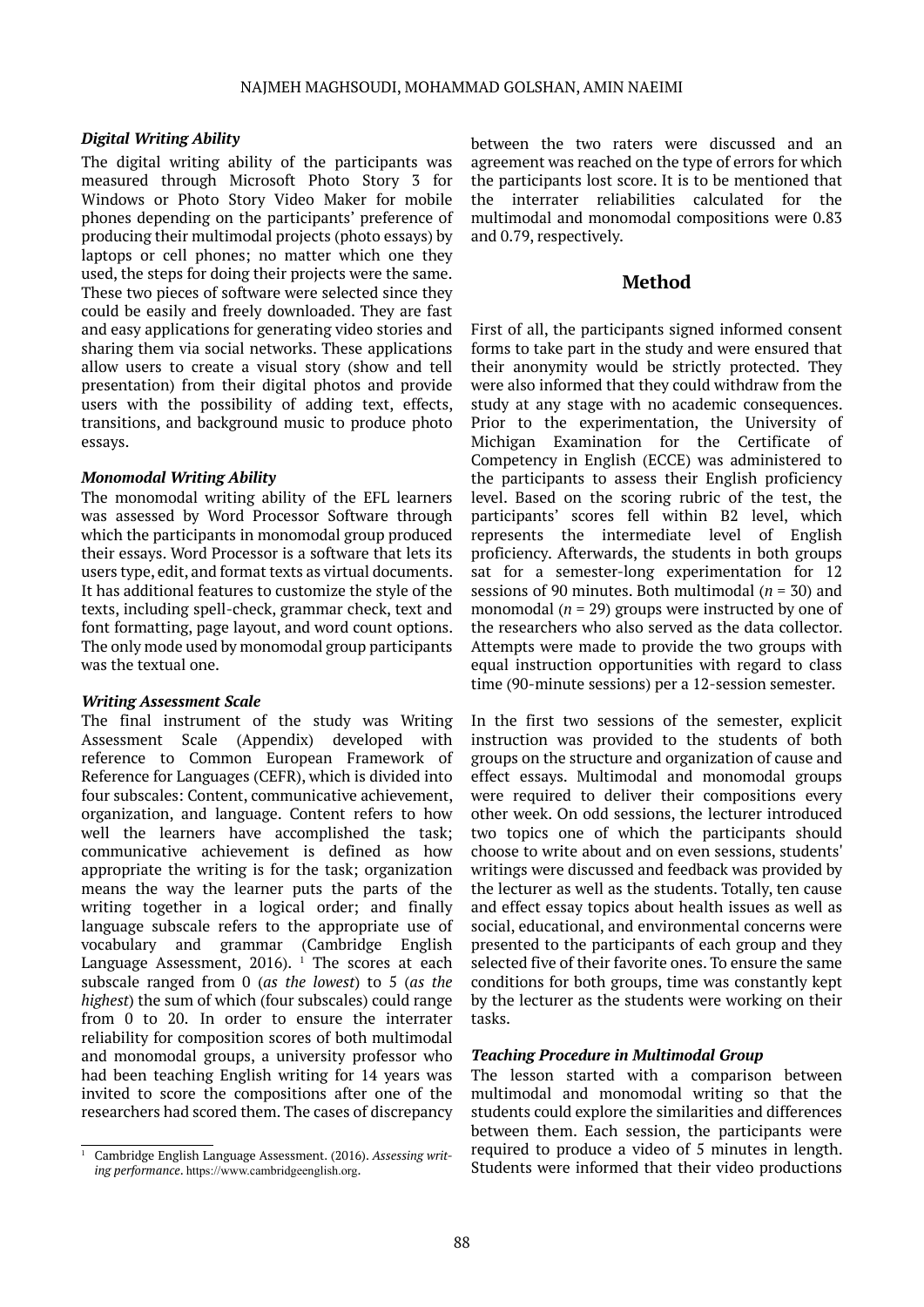should have a relevant content, a cause and effect essay organization, relevant vocabulary and wellformed structures, as well as appropriate image and music for the content. The instruction was also based on technical integration of three modes of text, image, and sound as well as the focus on the choice of color for textual mode, font size, photo effects and transitions, timing of videos, and video editing techniques. Moreover, four components of writing ability and scoring scheme were explained to the learners. Finally, two videos were presented to the multimodal group to discuss different features they needed to use. From the third session on, the participants were required to produce their videos on odd sessions and discuss them with the lecturer and students inside the classroom on even sessions. Using Microsoft Photo story 3 or Photo Story Video Maker applications, the students in the multimodal group composed five multimodal tasks within the class with the time limit of one hour on the task and 30 minutes of the class time on odd sessions were devoted to discuss the probable problems that the learners might face while composing multimodally. For each task during the semester, students created a video about their favorite topics in which they brought three modes (text, image, & sound) together. The topics the students wrote about were as follows:

- 1. Main causes of obesity among Iranian teenagers
- 2. Positive effects of soft music on human body
- 3. Major causes of water pollution in Iran
- 4. Negative effects of social networks on Iranian youths
- 5. Damaging effects of bullying on primary school children

The final videos were emailed to the lecturer to be viewed and scored. The participants could monitor their peers' compositions in the classroom and felt free to give comments on each other's multimodal writings the next session that they attended the class. Ultimately, the lecturer provided feedback on the students' essays to teach them how to select the appropriate language, photo, and sound. Feedback was also provided on the relevance of content to the task, the appropriate and straightforward use of complex ideas, the proper organization of the essay through coherence and cohesive devices, and the appropriate use of vocabulary and grammatical forms.

#### *Teaching Procedure in Monomodal Group*

In the first two sessions of the semester, the participants were explicitly instructed on the proper use of relevant content, appropriate ideas, coherence and cohesive devices, unity, relevant vocabulary, and well-formed structures. The organization of cause and effect essays was also taught to them. Two samples of cause and effect essays were also presented and discussed in the classroom. The topics for monomodal group were as follows:

- 1. Major causes of exam anxiety among university students
- 2. Positive effects of doing regular exercise
- 3. Main effects of climate change on natural resources
- 4. Negative effects of divorce on children
- 5. Major causes of insomnia among the elderly

The monomodal group used Word Processor Software to compose their essays on their favorite topic solely through the textual mode with exactly the same time limit as the multimodal group (one hour for each task). When the time on the monomodal writings was finished, the students emailed their writings to the lecturer for scoring. The students were required to write their monomodal essays on odd sessions and during the final 30 minutes of the class time, the probable problems of the students in monomodal compositions were discussed and answered. Just as the multimodal group, the learners in the monomodal group could also make comments on their classmates' compositions the next session after they completed their monomodal essay. And finally, the feedback session was completed by the lecturer's comments on the students' essays composed through the textual mode.

Noteworthy to mention is that each participant had a portfolio consisting of five writing scores for either multimodal or monomodal essays assigned to them throughout the term. Unlike many studies conducted in the field of L2 compositions, the present research used the standard rubric of the Writing Assessment Scale developed by reference to Common European Framework of Reference (CEFR) to score the participants' writing ability. The total score for the participants' writing ability consisted of their scores on four subscales of this rubric: content, communicative achievement, organization, and language.

#### **Data Analysis**

Repeated measures design was used to assess the differential impact of the type of writing (multimodal/ monomodal) and time variables on the writing ability of the EFL leaners. In an attempt to respond to the research questions, the authors used a mixed between-within ANOVA to investigate the impact of the type of writing (multimodal/monomodal) and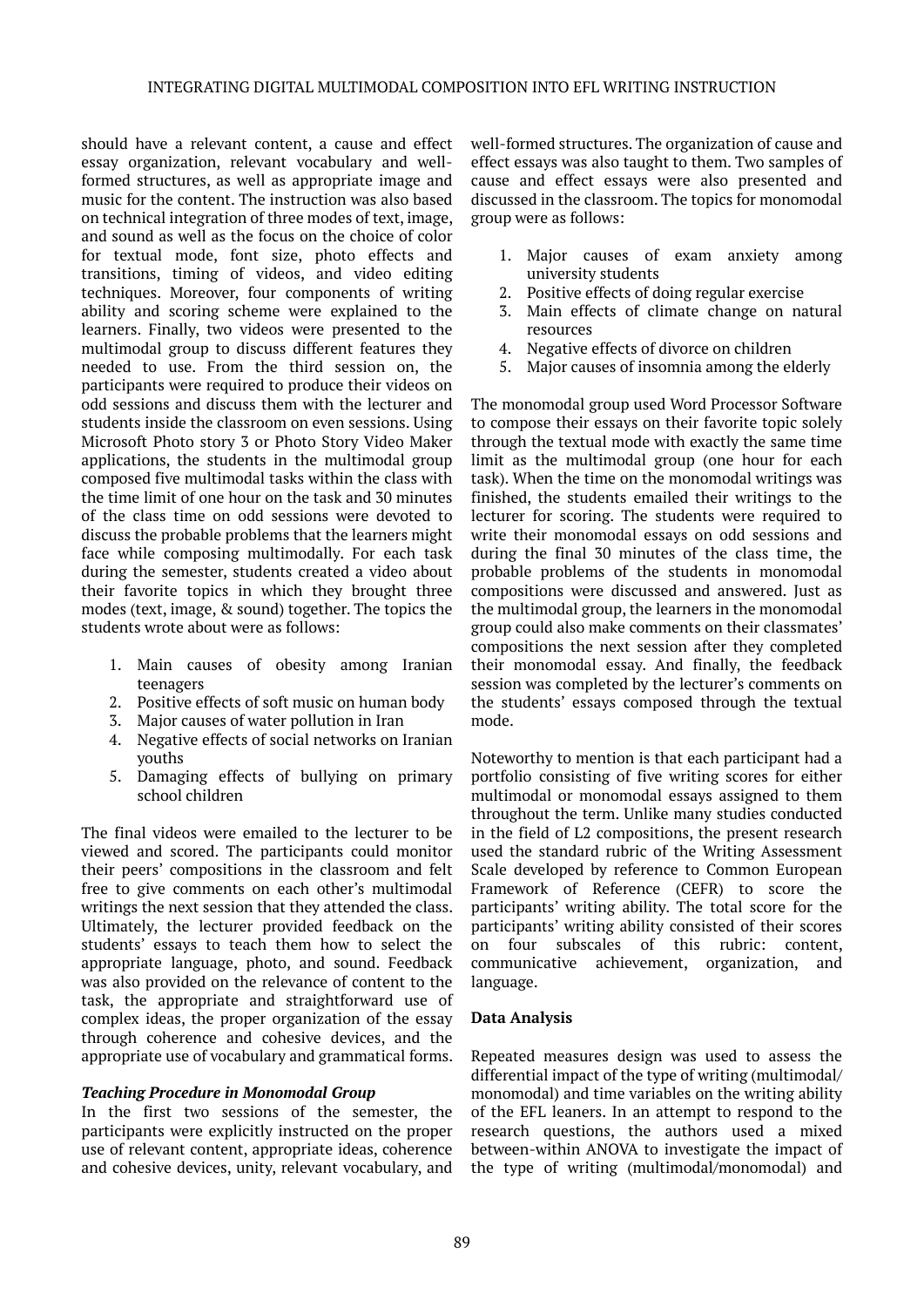time as the second independent variable on the EFL learners' writing ability in terms of content, communicative achievement, organization, and language.

## **Results**

The research questions were specifically concerned with whether multimodal composition had more differential impact on the learners' writing ability and whether the participants' writing ability changed across time. Table 1 summarizes the descriptive statistics of writing ability of both multimodal and monomodal groups across five times.

#### **RQ1: Do multimodal compositions have more differential impacts on learners' writing ability (in terms of content, communicative achievement, organization, and language) than monomodal compositions?**

Following a repeated measures design, the researchers conducted a mixed between-within ANOVA to assess the effect of two different interventions (multimodal/ monomodal compositions) on the writing ability of EFL learners across five times. The homogeneity of inter-correlations or the equality of the covariance was tested using Box's M statistic with no violation noted. Furthermore, the homogeneity of variances for within-subjects and between-subjects factors was proved using Levene's Test of equality of error variance and the assumption had not been violated. As Tables 2 and 3 report, there was a significant interaction between the type of writing and time, Wilks' Lambda = .310, *F* (4, 54) = 29.64, *p* < .001,  $\eta_p^2$  = .38 (large effect). There was a substantial main effect for time, Wilks' Lambda = .195, *F* (4, 54) = 55.72, *p* ˂ .001,  $\eta_{p}^{2}$  = .53 (large effect) with both groups showing an improvement in their writing performance across five times.

Moreover, the main effect comparing the effect of two types of writing on writing ability was also significant Wilks' Lambda = .310, *F* (4, 54) = 29.64, *p* < .001,  $\eta^2$ <sub>p</sub> = .10 (large effect) which suggests there is a significant difference in the effectiveness of digital multimodal composition in writing ability improvement.

Figure 1 demonstrates the interaction between the type of writing (multimodal/monomodal) and time.

#### **Table 1**

*Descriptive Statistics of Writing Ability of Multimodal and Monomodal Groups across Time*

| Group      | Time   | Mean  | <b>SD</b> | Group     | Time   | Mean  | SD   |
|------------|--------|-------|-----------|-----------|--------|-------|------|
| Multimodal | Time 1 | 13.80 | 2.71      | Monomodal | Time 1 | 13.72 | 2.75 |
|            | Time 2 | 14.53 | 2.73      |           | Time 2 | 13.76 | 2.86 |
|            | Time 3 | 15.87 | 2.47      |           | Time 3 | 13.79 | 2.47 |
|            | Time 4 | 16.47 | 2.37      |           | Time 4 | 14.07 | 2.45 |
|            | Time 5 | 17.00 | 2.21      |           | Time 5 | 14.28 | 2.48 |

#### **Table 2**

*Mixed Between-Within ANOVA of Writing Ability for Multimodal and Monomodal Groups across Time*

| <b>Effect</b>    |          | <b>Sum of Squares</b> | Df  | <b>Mean Square</b> | F                        | p-value | <b>Partial Eta Squared</b> |
|------------------|----------|-----------------------|-----|--------------------|--------------------------|---------|----------------------------|
| Within-Subjects  | Time     | 140.29                | 4   | 35.07              | 64.899                   | .000    | .53                        |
|                  | Time     |                       |     |                    |                          |         |                            |
|                  | $\times$ |                       |     |                    |                          |         |                            |
|                  | Group    | 76.97                 | 4   | 19.24              | 35.610                   | .000    | .38                        |
|                  | Error    | 123.22                | 228 | .54                | $\overline{\phantom{a}}$ | ٠       | $\overline{\phantom{a}}$   |
| Between-Subjects | Group    | 190.92                |     | 190.92             | 6.260                    | .020    | .10                        |
|                  | Error    | 1739.50               | 57  | 30.52              | ٠                        | -       | $\overline{\phantom{0}}$   |

#### **Table 3**

#### *Multivariate Tests for Writing Ability*

| Effect        | <b>Multivariate Test</b> | Value | F     | <b>Hypothesis</b> | Error df | p-value df |
|---------------|--------------------------|-------|-------|-------------------|----------|------------|
| Time          | Wilks' Lambda            | .195  | 55.72 |                   | 54       | .000       |
| Time $\times$ | Wilks' Lambda            | .310  | 29.64 |                   | 54       | .000       |
| Group         |                          |       |       |                   |          |            |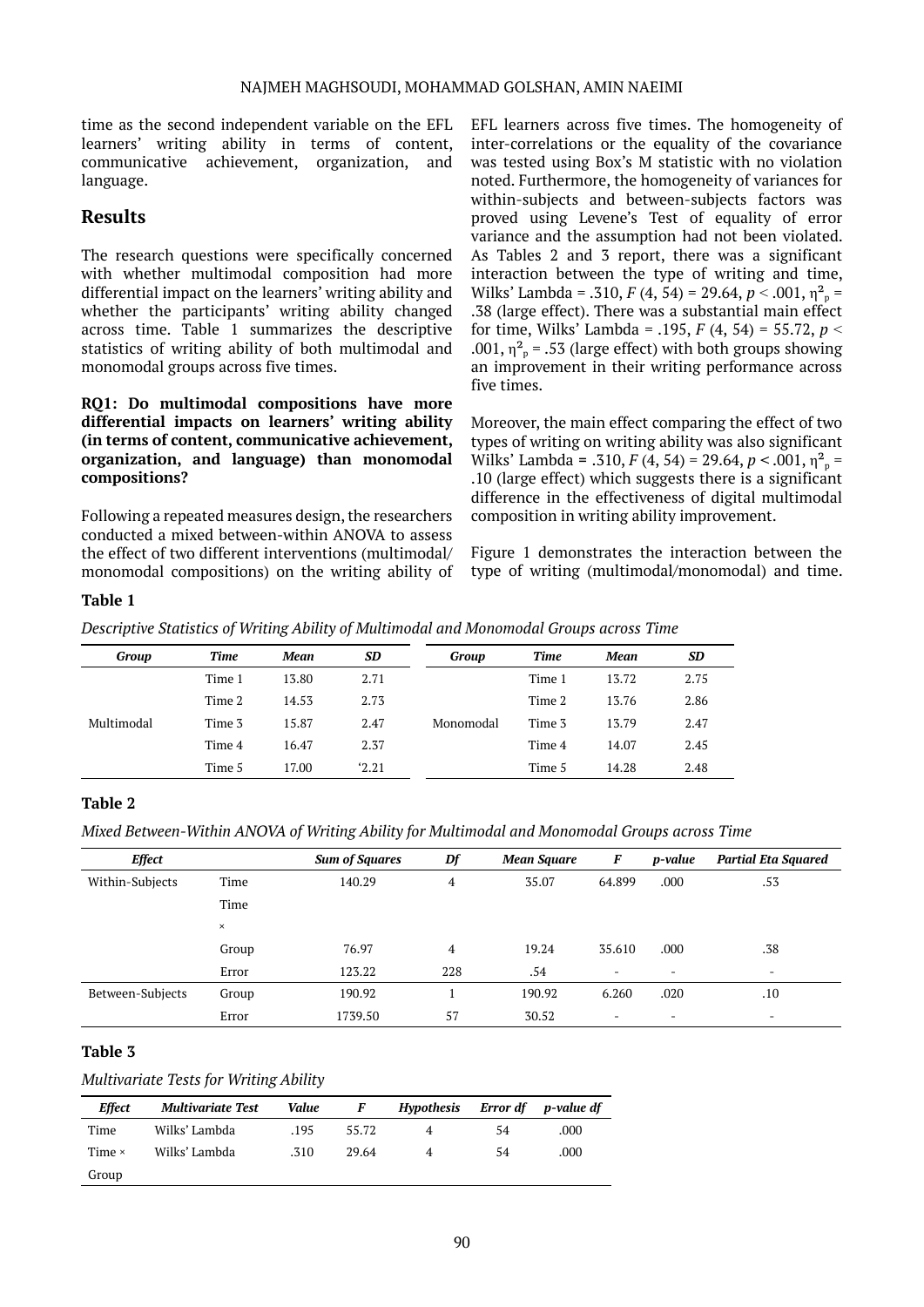As illustrated, the interaction effect between the type of writing and time was significant which implies the effect of the type of writing on writing ability is influenced by the amount of time spent on writing tasks. In other words, a longer time spent on writing tasks resulted in the participants' improved writing ability.

#### **Figure 1**

*Writing Ability Scores of Multimodal and Monomodal Groups across Time*



Figure 2 is also illustrative of the main effect of time on writing ability. As it is inferred, time played a great role in developing the writing ability. Simply put, the learners had improved writing ability across time.

#### **Figure 2**

*Writing Ability Scores with Respect to Time*



Moreover, Figure 3 shows the main effect of the type of composition on the participants' writing performance across five times. As observed in this figure, the multimodal group outperformed the monomodal group in their writing ability.

## **Figure 3**

*Writing Ability Scores with Respect to Group*



#### **RQ2: Do multimodal and monomodal compositions affect writing ability components (content, communicative achievement, organization, and language) differently across time?**

Concerning the writing ability subscales (content, communicative achievement, organization, and language), the researchers have reported the results of mixed between-within ANOVA in Tables 4 and 5. As illustrated, there was a significant interaction between time and content Wilks' Lambda = .750, *F* (4, 54) = 4.57,  $p = .003$ ,  $\eta_p^2 = .08$  (large effect). There was also a considerable main effect for time, Wilks' Lambda = .300, *F* (4, 54) = 31.15, *p* < .001,  $\eta_{p}^{2}$  = .32 (large effect) with both groups showing an improvement in content scores across five times. The main effect concerning the two types of writing<br>(multimodal/monomodal) was shown to be (multimodal/monomodal) was shown to be significant, too Wilks' Lambda = .750, *F* (4, 54) = 4.57, *p* = .003,  $\eta^2$ <sub>p</sub> = .18 (large effect) admitting that there was a great difference between multimodal and monomodal groups with respect to content.

Regarding communicative achievement, there was a significant interaction between communicative achievement and time Wilks' Lambda = .590, *F* (4, 54)  $= 9.22, p < .001, \eta^2$ <sub>p</sub> = .40 (large effect). No main effect was found for time Wilks' Lambda =  $.899, F(4, 54)$  = 1.52,  $p = 0.200$  which supports time did not have any effect on communicative achievement. The main effect comparing the effectiveness of the two types of writing on communicative achievement subscale was not significant either Wilks' Lambda = .590, *F* (4, 54) = 9.22,  $p < .001$  confirming that there was no significant difference between multimodal and monomodal groups in terms of their communicative achievement.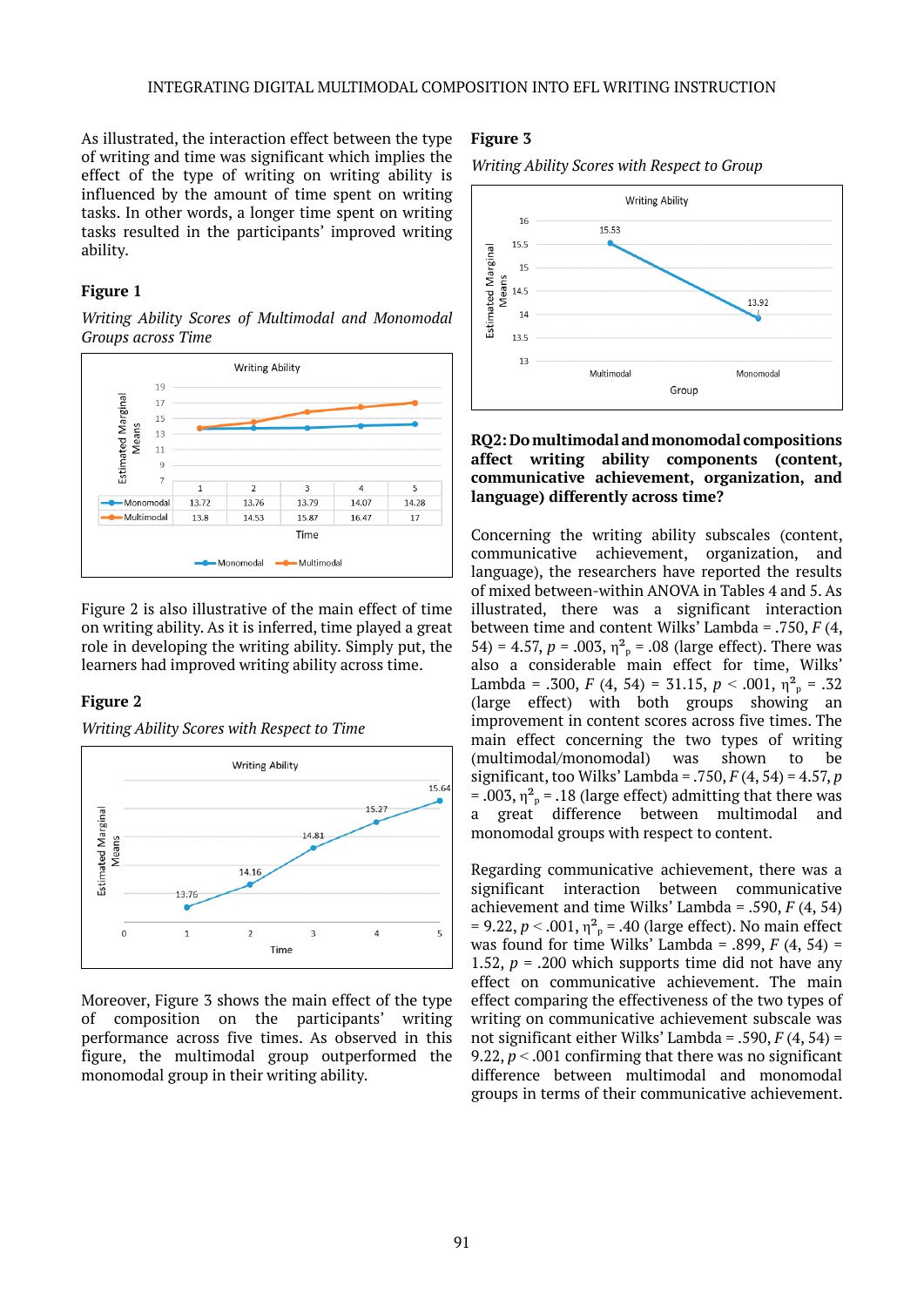#### NAJMEH MAGHSOUDI, MOHAMMAD GOLSHAN, AMIN NAEIMI

Concerning the organization component, there was a significant interaction between time and organization Wilks' Lambda = .550, *F* (4, 54) = 11.12, *p* < .001,  $\eta_p^2$  = .15 (large effect). A considerable main effect was obtained for time Wilks' Lambda =  $.480, F(4, 54)$  = 14.50,  $p < .001$ ,  $\eta_{p}^{2} = .18$  (large effect) with both groups showing an improvement in organization scores across five times. The main effect comparing organization subscale in multimodal and monomodal groups was significant Wilks' Lambda = .550, *F* (4, 54)  $= 11.12, p < .001, \eta_{p}^{2} = .12$  (large effect) emphasizing that there was a significant difference in the effectiveness of DMC in developing organization component.

And finally, the effect of the two types of writing on language component across five times was

investigated and there was a significant interaction between time and language subscale Wilks' Lambda = .840, *F* (4, 54) = 2.49,  $p = .050$ , and  $\eta^2$ <sub>p</sub> = .05 (medium effect). There was a substantial main effect for time Wilks' Lambda = .480,  $F(4, 54) = 14.88$ ,  $p < .001$ ,  $\eta_{p}^{2} =$ .20 (large effect) showing improved language scores across five times. The main effect for group was not significant Wilks' Lambda = .840, *F* (4, 54) = 2.49, *p* = .050 supporting that no difference was found between multimodal and monomodal groups in their language component.

Figure 4 provides the visual representation of writing ability components (content, communicative achievement, organization, and language) of both multimodal and monomodal groups across five times.

#### **Table 4**

*Mixed Between-Within ANOVA for Writing Ability Subscales of Multimodal and Monomodal Groups across Time*

| <b>Effect</b> |               | <b>Sum of Squares</b> | df                      | <b>Mean Square</b> | $\pmb{F}$ | P-Value | <b>Partial Eta Squared</b> |
|---------------|---------------|-----------------------|-------------------------|--------------------|-----------|---------|----------------------------|
| Within-       | Time          | 17.29                 | 3.27                    | 5.29               | 26.20     | .000    | .32                        |
| Subjects      | Time $\times$ | 3.25                  | 3.27                    | .99                | 4.92      | .002    | .08                        |
| (C)           | Group         |                       |                         |                    |           |         |                            |
| Between-      |               |                       |                         |                    |           |         |                            |
| Subjects      | Group         | 26.67                 | $\mathbf{1}$            | 26.67              | 12.31     | .001    | .18                        |
| (C)           |               |                       |                         |                    |           |         |                            |
| Within-       | Time          | 1.53                  | 4                       | .38                | 1.93      | .100    | $\overline{\phantom{a}}$   |
| Subjects      | Time $\times$ | 9.11                  | $\overline{\mathbf{4}}$ | 2.28               | 11.49     | .000    | .40                        |
| (CA)          | Group         |                       |                         |                    |           |         |                            |
| Between-      |               |                       |                         |                    |           |         |                            |
| Subjects      | Group         | 4.05                  | $1\,$                   | 4.05               | 2.03      | .200    | -                          |
| (CA)          |               |                       |                         |                    |           |         |                            |
| Within-       | Time          | 10.59                 | $\overline{4}$          | 2.65               | 12.53     | .000    | .18                        |
| Subjects      | Time $\times$ | 8.52                  | 4                       | 2.13               | 10.08     | .000    | .15                        |
| (0)           | Group         |                       |                         |                    |           |         |                            |
| Between-      |               |                       |                         |                    |           |         |                            |
| Subjects      | Group         | 16.76                 | $\mathbf{1}$            | 16.76              | 7.55      | .008    | .12                        |
| (0)           |               |                       |                         |                    |           |         |                            |
| Within-       | Time          | 11.91                 | 4                       | 2.98               | 14.45     | .000    | .20                        |
| Subjects      | Time ×        | 2.20                  | 4                       | .55                | 2.67      | .030    | .05                        |
| (L)           | Group         |                       |                         |                    |           |         |                            |
| Between-      |               |                       |                         |                    |           |         |                            |
| Subjects      | Group         | 6.80                  | $\mathbf{1}$            | 6.80               | 3.19      | .080    |                            |
| (L)           |               |                       |                         |                    |           |         |                            |

*Note*:  $C$  = content;  $CA$  = communicative achievement;  $O$  = organization;  $L$  = language.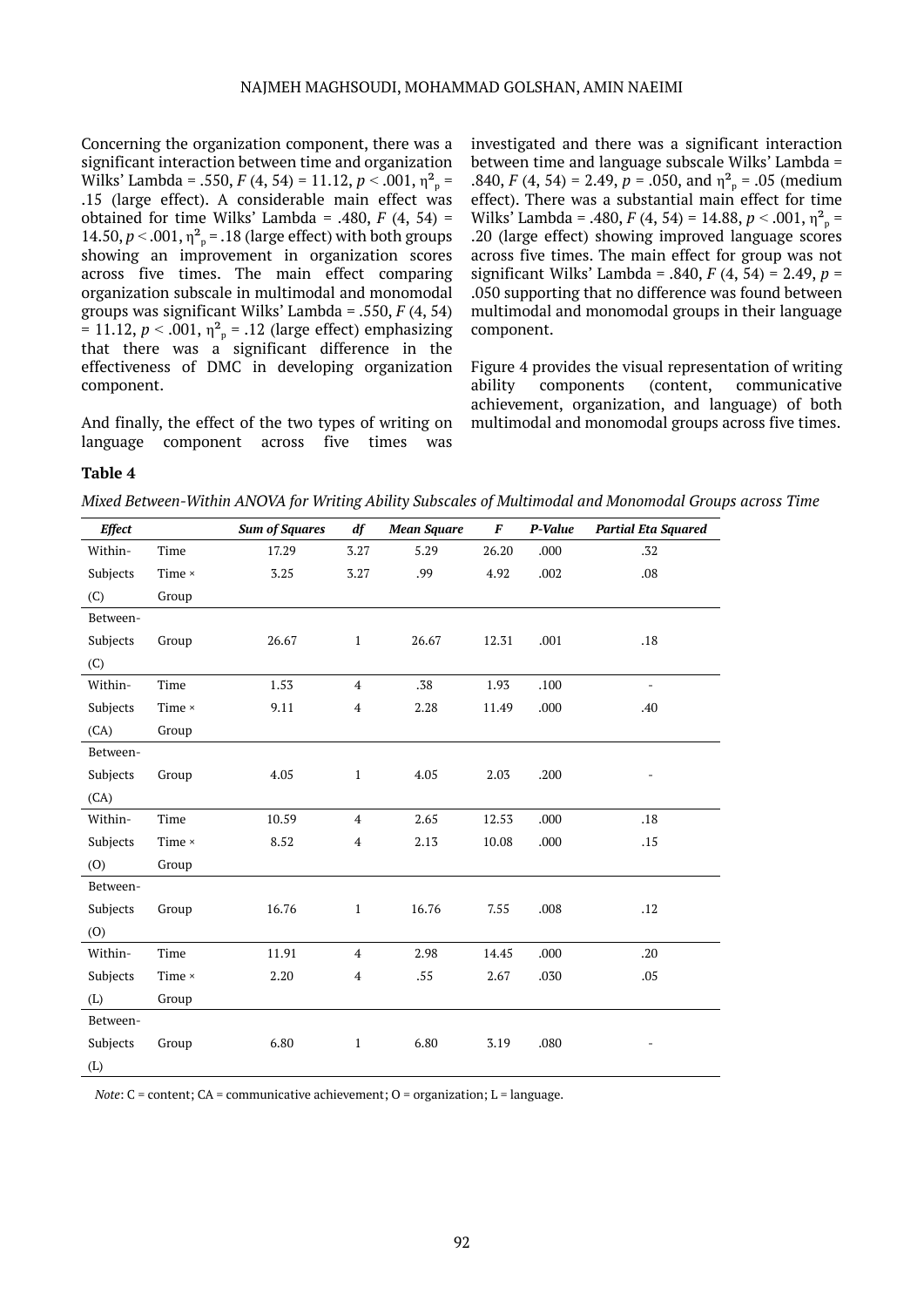## **Table 5**

| <b>Effect</b> | <b>Multivariate</b> | Value | $\pmb{F}$ | Hypothesis              | Error df | P-Value df |
|---------------|---------------------|-------|-----------|-------------------------|----------|------------|
|               |                     |       |           |                         |          |            |
| Time          | Wilks' Lambda       | .300  | 31.15     | $\overline{4}$          | 54       | .000       |
| (C)           |                     |       |           |                         |          |            |
| Time $\times$ |                     |       |           |                         |          |            |
| Group         | Wilks' Lambda       | .750  | 4.57      | $\overline{\mathbf{4}}$ | 54       | .003       |
| (C)           |                     |       |           |                         |          |            |
| Time          | Wilks' Lambda       | .899  | 1.52      | $\overline{\mathbf{4}}$ | 54       | .200       |
| (CA)          |                     |       |           |                         |          |            |
| Time $\times$ |                     |       |           |                         |          |            |
| Group         | Wilks' Lambda       | .590  | 9.22      | $\overline{\mathbf{4}}$ | 54       | .000       |
| (CA)          |                     |       |           |                         |          |            |
| Time          | Wilks' Lambda       | .480  | 14.50     | $\overline{4}$          | 54       | .000       |
| (0)           |                     |       |           |                         |          |            |
| Time $\times$ |                     |       |           |                         |          |            |
| Group         | Wilks' Lambda       | .550  | 11.12     | $\overline{4}$          | 54       | .000       |
| (0)           |                     |       |           |                         |          |            |
| Time          | Wilks' Lambda       | .480  | 14.88     | $\overline{4}$          | 54       | .000       |
| (L)           |                     |       |           |                         |          |            |
| Time $\times$ |                     |       |           |                         |          |            |
| Group         | Wilks' Lambda       | .840  | 2.49      | $\overline{4}$          | 54       | .050       |
| (L)           |                     |       |           |                         |          |            |

*Multivariate Tests for Writing Ability Subscales*

*Note*: C = content; CA = communicative achievement; O = organization; L = language.

## **Figure 4**

*Scores of Writing Ability Components of Multimodal and Monomodal Groups across Time*

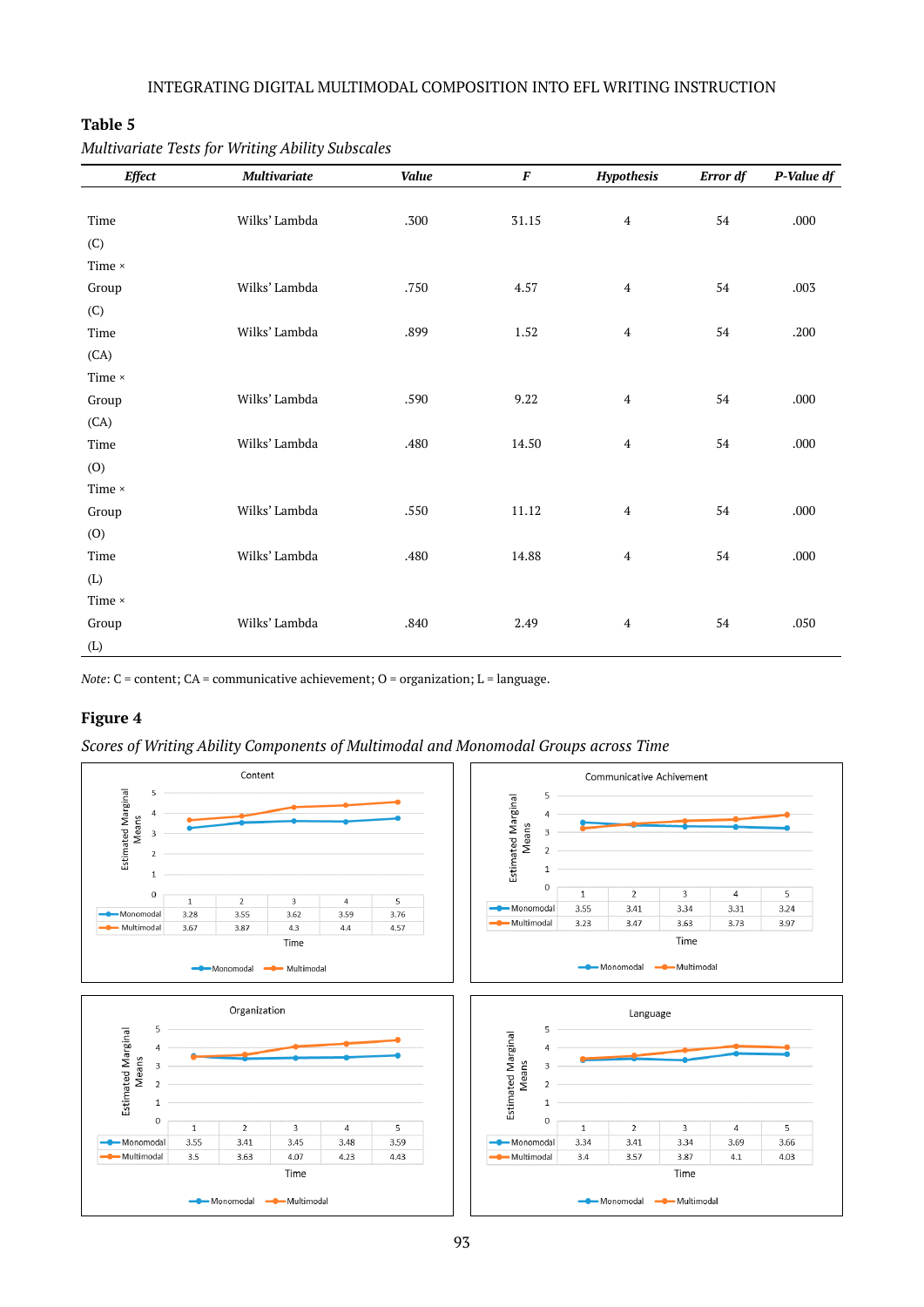## **Discussion**

This research investigated the differential impacts of the two types of composition (multimodal and monomodal) on the writing ability of Iranian EFL learners across five times. Firstly, it was hypothesized that multimodal writing had more differential effects on EFL learners' writing ability in terms of content, communicative achievement, organization, and language.As the results of the mixed between-within ANOVA revealed, the interaction effect between time and the type of writing was significant. That is, the impact of writing type on the writing ability was influenced by the amount of time spent on cause and effect writing tasks about health issues as well as social, educational, and environmental concerns.

In assessing the main effect of the type of writing on writing ability, the researchers came to the conclusion that DMC group who composed digitally outperformed the monomodal group in their writing ability in content and organization but not in communicative achievement and language subscales. The participants of both groups composed cause and effect essays and it seems that they could get a good grasp of content and organization subscales as they showed a better performance in using relevant content to inform their audience as well as organizing coherent texts using appropriate cohesive devices. On the contrary, they appeared less successful in the use of straightforward ideas, a wide range of lexis, and complex grammatical forms in their compositions. Therefore, the first research hypothesis was partially confirmed, as the DMC group did not outperform the monomodal group in communicative achievement and language. The global mean scores were higher and this proves the advantages of DMC. With respect to DMC group outperformance in content and organization components, the results corroborate with the findings by Kimmons, et al. (2017), Nobles and Paganucci (2015), and Vandommele et al. (2017) all claiming the superiority of the multimodal type of instruction over the monomodal one. This finding can be explained with regard to the affordances provided by the multimodal as compared to the monomodal instruction of writing. As multiple modes are provided to the learners, the process of meaning-making will be facilitated (Mayer, 2009; Mayer & Moreno, 2003) since the potential for cognitive processing will be activated based on the constructivist view of multimedia learning through which learning is constructed by the students' interaction with multimedia environments (Mayer, 2003).

Regarding the absence of multimodality impact on communicative achievement and language

components, the results are in line with Collins and Pascarella (2003) and Neuhauser (2002). One possible explanation for the lack of effect of composition type on communicative achievement may be the abstract concept of communicative achievement and the little familiarity of the participants with the appropriate register that the learners need to use in their writing tasks. As a matter of fact, content, organization, and language as the components of writing ability seem so tangible to the learners that they cope with manipulating them more easily than a concept as abstract as the register which rarely seems easy to them to perceive (Cambridge English Language Assessment, 2016). Besides, the absence of the effect of writing type on language subscale may be attributed to the complexity of the learners' interlanguage system (Selinker, 1992) that needs to be cognitively and progressively developed across time regardless of the type of composition to which the participants were exposed.

 As the second hypothesis of the study, it was assumed that multimodal and monomodal writing affect writing ability components (content, communicative achievement, organization, and language) differently across time. Concerning the main effect of time, the researchers concluded that time played a critical role in developing the writing ability of both groups in three subscales of content, organization, and language in cause and effect essays. That is, the participants of both groups could improve their writing ability across time regardless of the type of modes they implemented in their writing. As a result, the second research hypothesis was also partially confirmed meaning that practice across time led to the improved writing ability in three subscales of content, organization, and language.

This finding lends support to the studies by Bae and Lee (2012) and Wang and Chen (2018) who reported that time factor had a crucial role in the development of the learners' writing output. One possible explanation for such a result may lie in the critical role of time in developing any skill. Specifically speaking, the more the participants practiced the linguistic, visual, and aural modes across time, the more they could achieve in the construction of their intended meaning. That is to say, the change in language learning starts from an initial state and develops across time based on the available resources. As learners practice writing across time, they get expertise to plan the content and form, consider audience and style, reread, and revise their compositions (Miller et al., 2008; Wind, 2013). Although the participants showed improvement in writing ability in three components of content,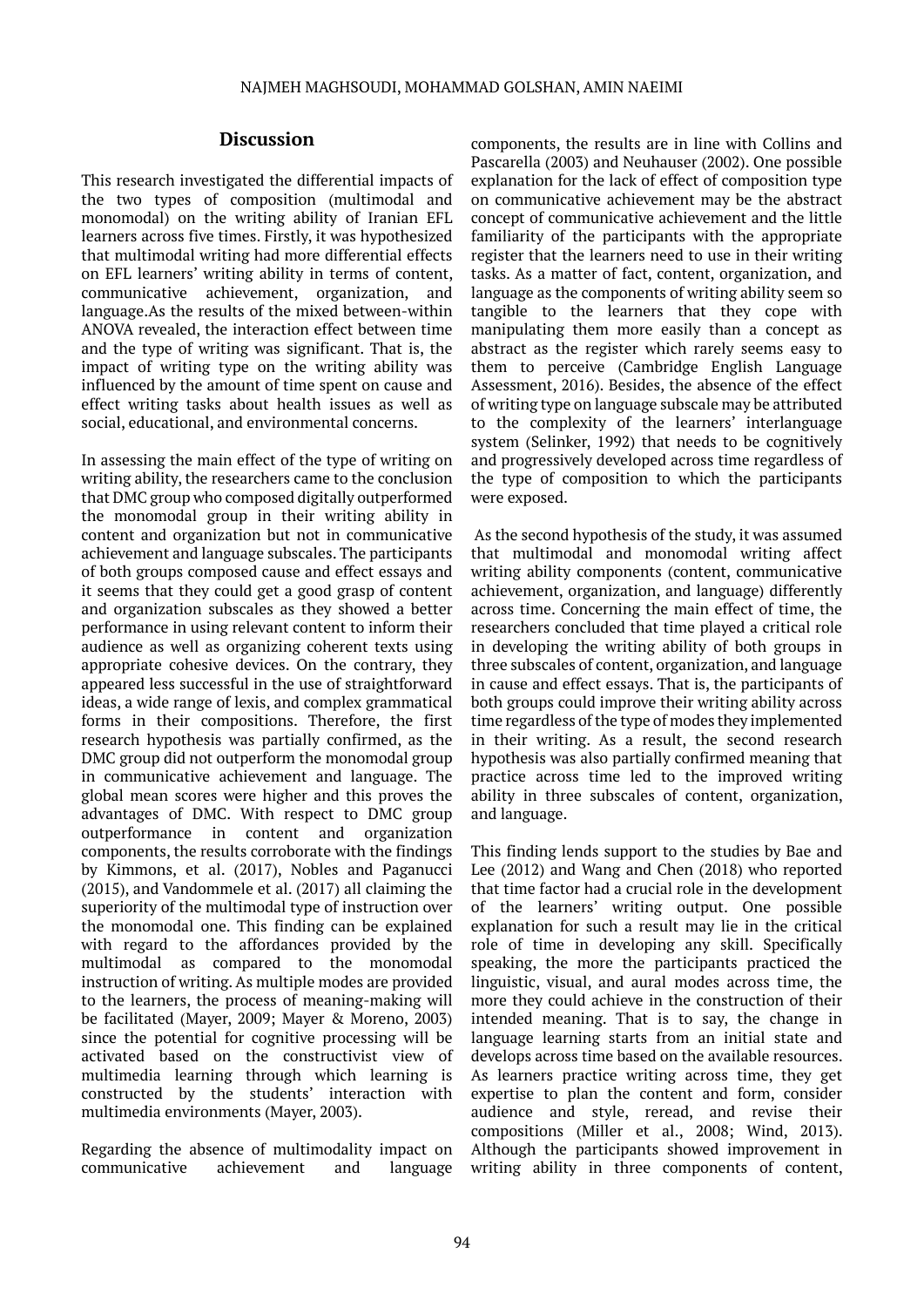organization, and language, the communicative achievement subscale was not influenced by the amount of practice the learners dealt with across time. This finding may be accounted for by the abstract nature of communicative achievement. As communicative achievement is defined as the ability to hold the target audience's attention effectively and to communicate straightforwardly, it seems that learners need more time and expertise to master this subscale (Cambridge English Language Assessment, 2016).

Though this study provides evidence that DMC plays a significant role in the development of writing ability, there are a number of limitations that need to be acknowledged and considered in future research. First, a major weakness resides in the small sample size ( $N = 59$ ) which suggests caution in interpreting the results. Another caveat of the study derives from the fact that intact classes were used in the study; as a result, some variables related to the participants such as their aptitude, creativity, and engagement might not have been entirely taken into account. The study was also limited in not taking the teachers' role in multimodal writing instruction into account.

#### **Conclusion**

The present research was a significant endeavor which may contribute to a better understanding and implementation of the technologically-laden instruction of writing skill in Iran. As the findings revealed, the integration of innovative techniques such as DMC into writing instruction alongside continuous exposure and practice across time can lead to higher gains in writing ability. While it seems quite essential to train L2 writers to compose multimodally, they should also be reminded that digital composition is different from other informal writings they deal with electronically. Unlike informal digital writing such as texting, chatting, informal e-mailing, or video-making, digital composition requires its own framework like the appropriate use of grammar, mechanical conventions, unity, organization, cohesion, and coherence to which the learners' attention should be paid. Supporting the digital natives with the related instruction and sufficient practice in digital format together with familiarizing them with the typical errors specific to each mode can assist them in producing their best output.

From a practical point of view, there is a critical need to redefine the educational practices used so far to teach writing skill. First of all, the findings of the study may have beneficial implications for the teachers/professors of L2 writing. Handling the class

successfully with the technologically-based instruction seems an unquestionable skill for the twenty-first-century teachers who need to get wellinformed about the innovative techniques of writing instruction via continuing professional development programs. Furthermore, the study seems useful to language learners. As language learners practice multimodality in contextualized writing assignments, they will broaden their view of writing and the more practice they do, the more mastery they achieve in going beyond the textual mode in their compositions. Curriculum developers and policy-makers may also benefit from the findings of the study by updating the curriculum of teaching English as a foreign language (TEFL) so that pre-service teachers get aware of the emerging technologies for writing instruction. And finally, the current findings add substantially to our understanding of the status of multimodal practices in Iran.

Since literacy in the twenty-first century means being able to communicate multimodally, it is recommended that future studies further our insight into the role of wikis, blogs, and social networks in the development of language skills and subskills such as listening, speaking, reading, writing, grammar, and vocabulary. Additionally, considering teachers' role in multimodal instruction of different language skills would be a very useful follow-up to the current study. As writing instruction is a multifaceted art and digital literacy is an emerging and popular discipline, an in-depth understanding of the potentials of multimodality can be one of the pre-requisites to the effective implementation of innovative pedagogical practices in an EFL situation like Iran.

## **Declaration of Competing Interest**

None declared.

#### **References**

- Agee, J., & Altarriba, J. (2009). Changing conceptions and uses of computer technologies in the everyday literacy practices of sixth and seventh graders. *Research in the Teaching of English, 43*, 363-396.
- Anderson, K., & Kachorsky, D. (2019). Assessing students' multimodal compositions: An analysis of the literature. *English Teaching: Practice & Critique*, *18*(3), 312-334. http://dx.doi.org[/10.1108/ETPC-](https://doi.org/10.1108/ETPC-11-2018-0092)[11-2018-0092](https://doi.org/10.1108/ETPC-11-2018-0092)
- Bae, J., & Lee, Y. (2012). Evaluating the development of children's writing ability in an EFL context. *Language Assessment Quarterly, 9*(4), 348-374. https://doi.org/10.1080/15434303.2012.721424
- Baron, D. (2014). From pencils to pixels: The stages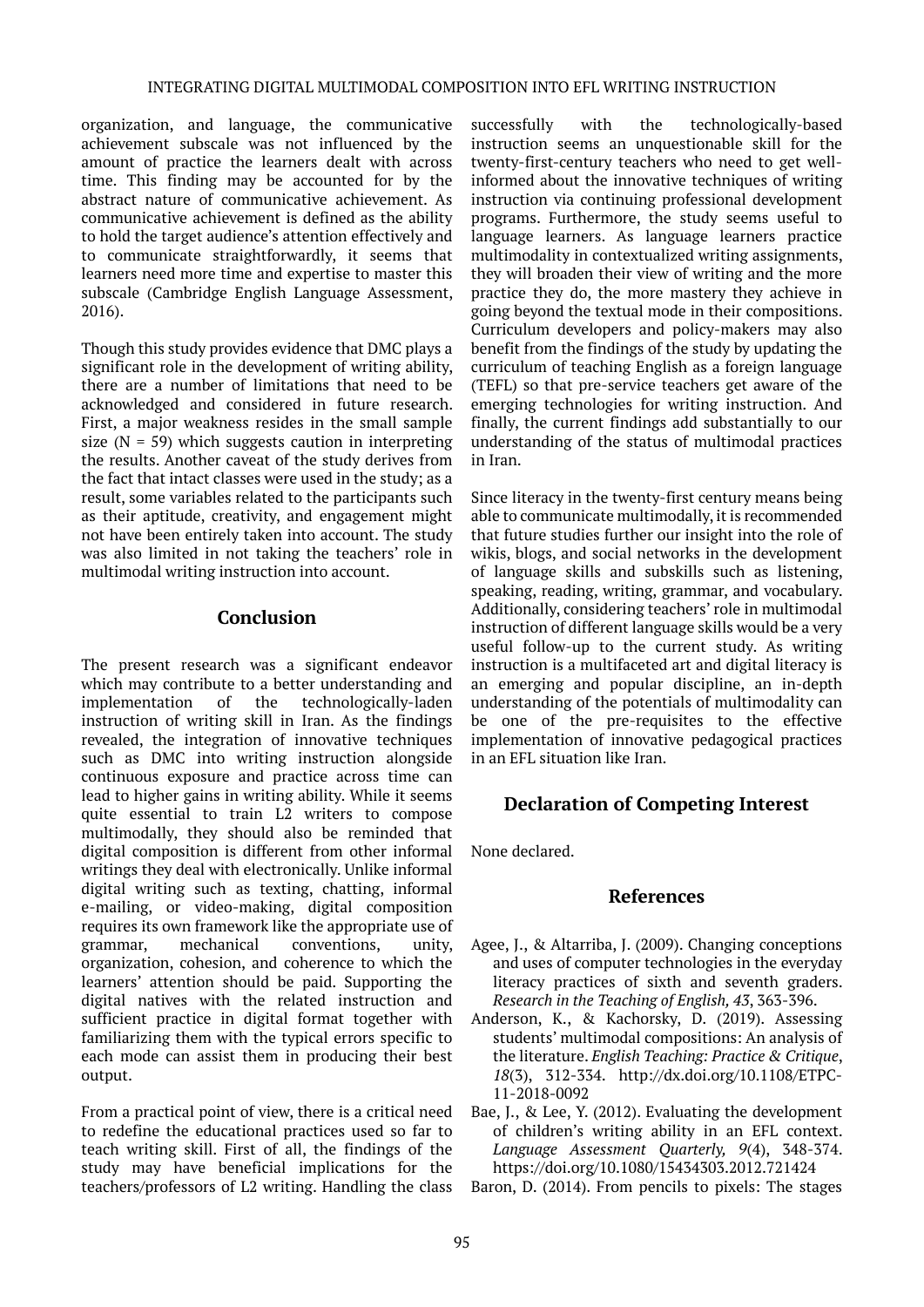of literacy technologies. In E. Wardle & D. Downs (Eds.), *Writing about writing: A college reader* (pp. 690-710). Bedford/St. Martin's.

- Bax, S. (2011). Normalization revisited: The effective use of technology in language education. *International Journal of Computer Assisted Language Learning and Teaching, 1*(2), 1-15.
- Canagarajah, A. S. (2006). Negotiating the local in English as a lingua franca. *Annual Review of Applied Linguistics, 26*, 197-218. https://doi.org/10.1017/ S02671905060001
- Collins, J., & Pascarella, E. T. (2003). Learning on campus and learning at distance: A randomized instructional experiment. *Research in Higher Education, 44*(3), 315-326.
- Cope, B., & Gollings, G. (2001). (Eds). Multilingual book production: Technology drivers across the book production supply chain, from the creator to the consumer. Common Ground.
- Cope, B., & Kalantzis, M. (2015). *A pedagogy of multiliteracies: Learning by design*. Palgrave Macmillan.
- Crystal, D. (2011). *Internet linguistics: A student guide*. Routledge.
- De Palma, M. J., & Alexander, K. P. (2015). A bag full of snakes: Negotiating the challenges of multimodal composition. *Computers and Composition, 37*, 182-200. http://dx.doi.org/ 10.1016/j. compcom.2015.06.008
- Dymoke, S., & Hughes, J. (2009). Using a poetry wiki: How can the medium support pre-service teachers of English in their professional learning about writing poetry and teaching poetry writing in a digital age? *English Teaching: Practice and Critique, 8*, 91-106.
- Ferdig, R. E., & Pytash, K. E. (2014). *Exploring digital multimodal composition and digital writing*. IGI Global.
- Garcia, J., & de Caso, A. (2006). Comparison of the effects on writing attitudes and writing self-efficacy of three different training programs in students with learning disabilities. *International Journal of Educational Research*, *43*(4/5), 272-289. https://doi. org/10.1016/j.ijer.2006.06.006
- Grapin, S. E., & Llosa, L. (2020). Toward an integrative framework for understanding multimodal L2 writing in the content areas. *Journal of Second Language Writing*. [http://dx.doi.org/10.1016/j.](http://dx.doi.org/10.1016/j.jslw.2020.100711) [jslw.2020.100711](http://dx.doi.org/10.1016/j.jslw.2020.100711)
- Hawisher, G., & Selfe, C. (2004). Becoming literate in the information age: Cultural ecologies and the literacies of technology. *College Composition and Communication, 55*(4), 642-692. https://doi. org/10.2307/4140666
- Hockly, N. (2012). Digital literacies. *ELT Journal*, *66*, 108-112. <http://dx.doi.org/10.1093/elt/ccr077>
- Hundley, M., & Holbrook, T. (2013). Set in stone or set in motion? Multimodal and digital writing with preservice English teachers. *Journal of adolescent & Adult Literacy, 56*(6), 500-509.
- Intrator, S. M., & Kunzman, R. (2009). Who are adolescents today? Youth voices and what they tell us. In L. Christenbury, R. Bomer, & P. Smagorinsky (Eds.), *Handbook of adolescent literacy research* (pp. 29-46). Guilford.
- Jewitt, C., & Kress, G. (2003). *Multimodal literacy*. Peter Lang Publishing.
- Jiang, L. (2018). Digital multimodal composing and investment change in learners' writing in English as a foreign language. *Journal of Second Language Writing, 40*, 60-72. [https://dx.doi.org/10.1016/j.](https://dx.doi.org/10.1016/j.jslw.2018.03.002) [jslw.2018.03.002](https://dx.doi.org/10.1016/j.jslw.2018.03.002)
- Jiang, L., & Gao, J. (2020). Fostering EFL learners' digital empathy through multimodal composing. RELC Journal, 51(1), 70-85. http://dx.doi.org /10.1177/0033688219898565
- Jiang, L., & Luk, J. (2016). Multimodal composing as a learning activity in English classrooms: Inquiring into the sources of its motivational capacity. System, 59, 1-11. http://dx.doi.org /10.1016/j. system.2016.04.001
- Jiang, L., & Ren, W. (2020). Digital multimodal composing in L2 learning: Ideologies and impact. *Journal of Language, Identity & Education*. http:// dx.doi.org/ 10.1080/15348458.2020.1753192
- Jiang, L., Yang, M., & Yu, S. (2020). Chinese ethnic minority students' investment in English learning empowered by digital multimodal composing. TESOL Quarterly, *54*(4), 954-979. http://dx.doi. org/10.1002/tesq.566
- Kern, R., & Schultz, J. M. (2005). Beyond orality: Investigating literacy and the literary in second and foreign language instruction. *The Modern Language Journal, 89*, 381-392.
- Khadka, S., & Lee, J. C. (2019). *Bridging the multimodal gap: From theory to practice.* University Press of Colorado.
- Kim, Y., & Belcher, D. (2020). Multimodal composing and traditional essays: Linguistic performance and learner perceptions. *RELC Journal, 51*(1), 86-100. http://dx.doi.org/10.1177/0033688220906943
- Kimber, K., & Wyatt-Smith, C. M. (2010). Secondary students' online use and creation of knowledge: Refocusing priorities for quality assessment and learning. *Australian Journal of Educational Technology, 26*(5), 607-625.
- Kimmons, R., Darragh, J. J., Haruch, A. & Clark, B. (2017). Essay composition across media: A quantitative comparison of 8th grade student essays composed with paper vs. chromebooks. *Computers and Composition, 44*, 13-26. https://doi. org/10.1016/j.compcom.2017.03.001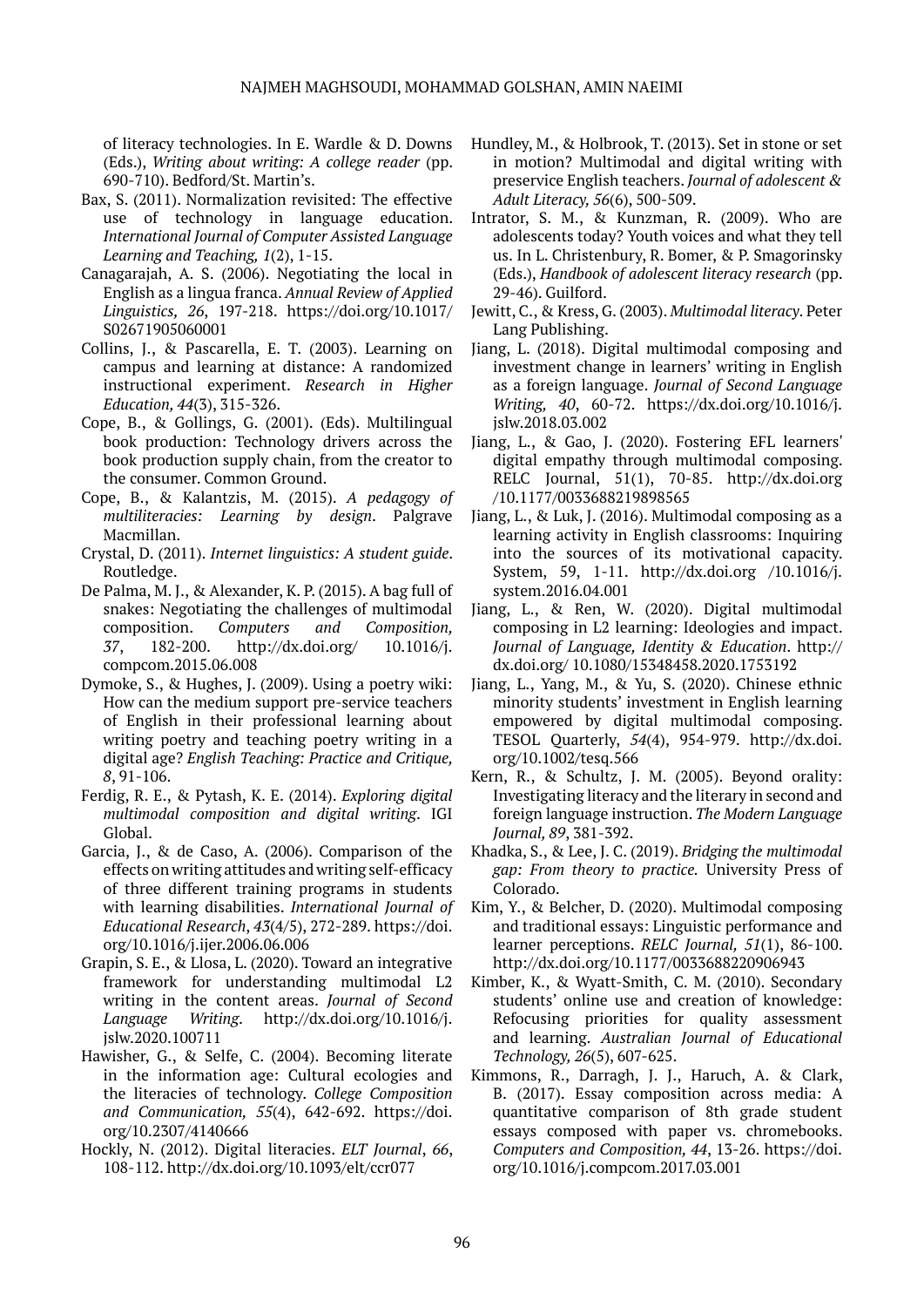- Kress, G. (2003). *Literacy in the new media age*. Routledge.
- Lee, S., Lo, Y., & Chin, T. (2021). Practicing multiliteracies to enhance EFL learners' meaning making process and language development: A multimodal problem-based approach. *Computer Assisted Language Learning, 34,* 66-91. http:// dx.doi.org/10.1080/09588221.2019.1614959
- Li, M., & Akoto, M. (2021). Review of recent research on L2 digital multimodal composing. *International Journal of Computer-Assisted Language Learning and Teaching, 11*(3), 1-16. https://doi.org/10.4018/ IJCALLT.2021070101
- Lim, F. V., & Toh, W. (2020). Children's digital multimodal composing: Implications for learning and teaching. *Learning, Media, and Technology*, *45*(4), 1-11. http:// dx.doi.org/ 10.1080/17439884.2020.1823410
- Luke, C. (2000). Cyber-schooling and technological change: Multiliteracies for new times. In B. Cope & M. Kalantzis (Eds.), *Multiliteracies: Literacy learning and the design of social futures* (pp. 69-91). Routledge.
- Lutkewitte, C. (2014). *Multimodal composition: A critical source book*. Bedford/St. Martin's.
- Mayer, R. E. (2003). The promise of multimedia learning: Using the same instructional design methods across different media. *Learning and Instruction, 12*, 125-141. https://doi.org/10.1016/ S0959-4752(02)00016-6
- Mayer, R. E. (2009). *Multimedia learning*. Cambridge University Press.
- Mayer, R. E., & Moreno, R. (2003). Nine ways to reduce cognitive load in multimedia learning. *Educational Psychologist, 38*(1), 43-52. https://doi.org/10.1207/ S15326985EP3801\_6
- Mehlenbacher, B., Miller, C. R., Covington, D., & Larsen, J. S. (2000). Active and interactive learning online: A comparison of web-based and conventional writing classes. *IEEE Transactions on Professional Communication, 43*(2), 166-184.https:// doi.org/10.1109/47.843644
- Miller, K. S., Lindgre, E., & Sullivan, P. H. (2008). The psycholinguistic dimension of second language writing: Opportunities for research and pedagogy using computer keystroke logging. *TESOL Quarterly, 42*(3), 433-454. https://doi. org/10.1002/j.1545-7249.2008.tb00140.x
- Mohiti Asli, Y. (2019). *Developing a multiliteracies pedagogy in mature female English language learners in Iran* [Unpublished doctoral dissertation]. University of Windsor.
- Moje, E. (2009). Standpoints: A call for new research on new and multi-literacies. *Research in the Teaching of English, 43*(4), 348-362.
- Naghdipour, B. (2016). English writing instruction in Iran: Implications for second language

writing curriculum and pedagogy. *Journal of Second Language Writing*, *32*, 81-87. https://doi. org/10.1016/j.jslw.2016.05.001

- Naghdipour, B., & Koç, S. (2015). The evaluation of a teaching intervention in Iranian EFL writing. *The Asia-Pacific Education Researcher*, *24*, 389-398.
- Neuhauser, C. (2002). Learning style and effectiveness of online and face-to-face instruction. *American Journal of Distance Education, 16* (2), 99-113. http:// dx.doi.org/ 10.1207/S15389286AJDE1602\_4
- New London Group. (1996). A pedagogy of multiliteracies: Designing social futures. *Harvard Educational Review*, *66*, 60-92.
- Nobles, S., & Paganucci, L. (2015). Do digital writing tools deliver? Student perception of writing quality using digital tools and online writing environments. *Computers and Composition, 38*, 16-31. https:// dx.doi.org/10.1016/j.compcom.2015.09.001
- Oldakowski, T. (2014). A multimodal assignment that enriches literacy learning: The problem. *Insight: A Journal of Scholarly Teaching, 9*, 70-77. https://doi. org/10.46504/09201406ol
- Pegrum, M. (2009). *From blogs to bombs: The future of digital technologies in education*. UWA Publishing.
- Rance-Roney, J. (2010). Jump-starting language and schema for English-language learners: Teachercomposed digital jumpstarts for academic reading. *Journal of Adolescent and Adult Literacy, 53*, 386– 395. http://dx.doi.org/10.1598/JAAL.53.5.4
- Sankey, M. D. (2006). A neomillennial learning approach: Helping non-traditional learners studying at distance. *The International Journal of Education and Development Using Information and Communication Technology, 2*(4), 82-99.
- Sapp, D. A., & Simon, J. (2005). Comparing grades in online and face-to-face writing courses: Interpersonal accountability and institutional commitment. *Computers and Composition, 22*, 471-498. https://doi.org/10.1016/j. compcom.2005.08.005
- Scheiter, K., Schubert, C., & Schüler, A. (2017). Selfregulated learning from illustrated text: Eye movement modelling to support use and regulation of cognitive processes during learning from multimedia. *British Journal of Education, 88*(1), 80- 94. https://doi.org/10.1111/bjep.12175
- Scheiter, K., Schüler, A., Gerjets, P., Huk, T., & Hesse, F. W. (2014). Extending multimedia research: How do prerequisite knowledge and reading comprehension affect learning from text and pictures. *Computers in Human Behavior, 31*, 73–84. https://doi. org/10.1016/j.chb.2013.09.022
- Selinker, L. (1992). *Rediscovering interlanguage*. Longman.
- Shin, D., & Cimasko, T., & Yi, Y. (2020). Development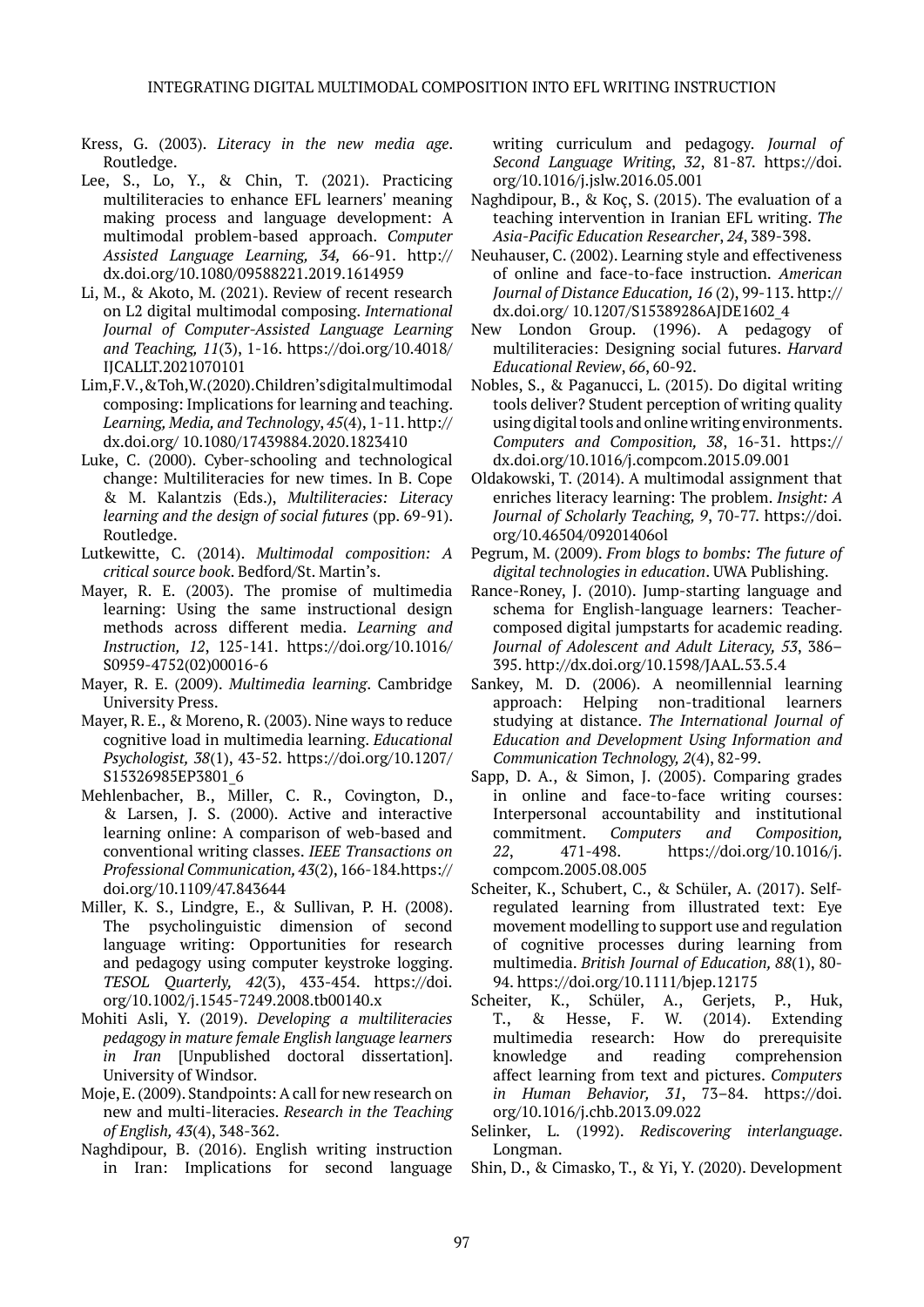of metalanguage for multimodal composing: A case study of an L2 writer's design of multimedia texts. *Journal of Second Language Writing, 47,* 7-14. http:// dx.doi.org/10.1016/j.jslw.2020.100714

- Skains, R. L. (2017). The adaptive process of multimodal composition: How developing tacit knowledge of digital tools affects creative writing. *Computers & Composition, 43*, 106-117. http:// dx.doi.org/10.1016/j.compcom.2016.11.009
- Swain, M., & Lapkin, S. (1995). Problems in output and the cognitive processes they generate: A step towards second language learning. *Applied Linguistics, 16*, 371-391.
- Takayoshi, P., & Selfe, C. L. (2007). Thinking about multimodality. In L. C. Selfe (Ed.), *Multimodal composition: Resources for teachers* (pp. 1-12). Hampton Press, Inc.
- Terrell, S. (2011). Integrating online tools to motivate young English language learners to practice English outside the classroom. *International Journal of Computer-Assisted Language Learning and Teaching, 1*(2), 16-24. https://doi.org/10.4018/ ijcallt.2011040102
- Unsworth, L., & Mills, K. (2020). English language teaching of attitude and emotion in multimodal composition. *Journal of Second Language Writing, 47,*  1-17. http://dx.doi.org/10.1016/j.jslw.2020.100712
- Vandommele, G., Branden, K.V., Gorp, K. V., & Maeyer, S. D. (2017). In-school and out-of-school multimodal writing as an L2 writing resource

for beginner learners of Dutch. *Journal of Second Language Writing, 36*, 23-36.

- Wang, S. P., & Chen, Y. L. (2018). Effects of multimodal learning analytics with concept maps on college students' vocabulary and reading performance. *Educational Technology & Society, 21*(4), 12-25.
- Warschauer, M. (2009). Digital literacy studies: Progress and prospects. In M. Baynham, & M. Prinsloo (Eds.), *The future of literacy studies* (pp. 123-140). Palgrave Macmillan.
- Wind, A. M. (2013). *Second language writing development from a dynamic systems theory perspective* [Conference presentation]. Lancaster University Postgraduate Conference in Linguistics and Language Teaching. Lancaster University, UK.
- Yeh, E., & Mitrich, S. (2020). Bridging activities: Social media for connecting language learners' in-school and out-of-school literacy practices. *International Journal of Computer- Assisted Language Learning and Teaching, 10*(3), 48-66. http://dx.doi.org/10.4018/ IJCALLT.2020070104
- Yi, Y., Shin, D., & Cimasko, D. (2020). Multimodal composing in multilingual learning and teaching contexts. *Journal of Second Language Writing*, *47*, 7-17. http://dx.doi.org/10.1016/j.jslw.2020.100717
- Zhang, Y., & O'Halloran, K. (2019). Empowering the point: Pains and gains of a writer's traversals between print-based writing and multimodal composing. *Linguistics and Education, 51,* 1-11. http://dx.doi.org/10.1016/j.linged.2019.04.003